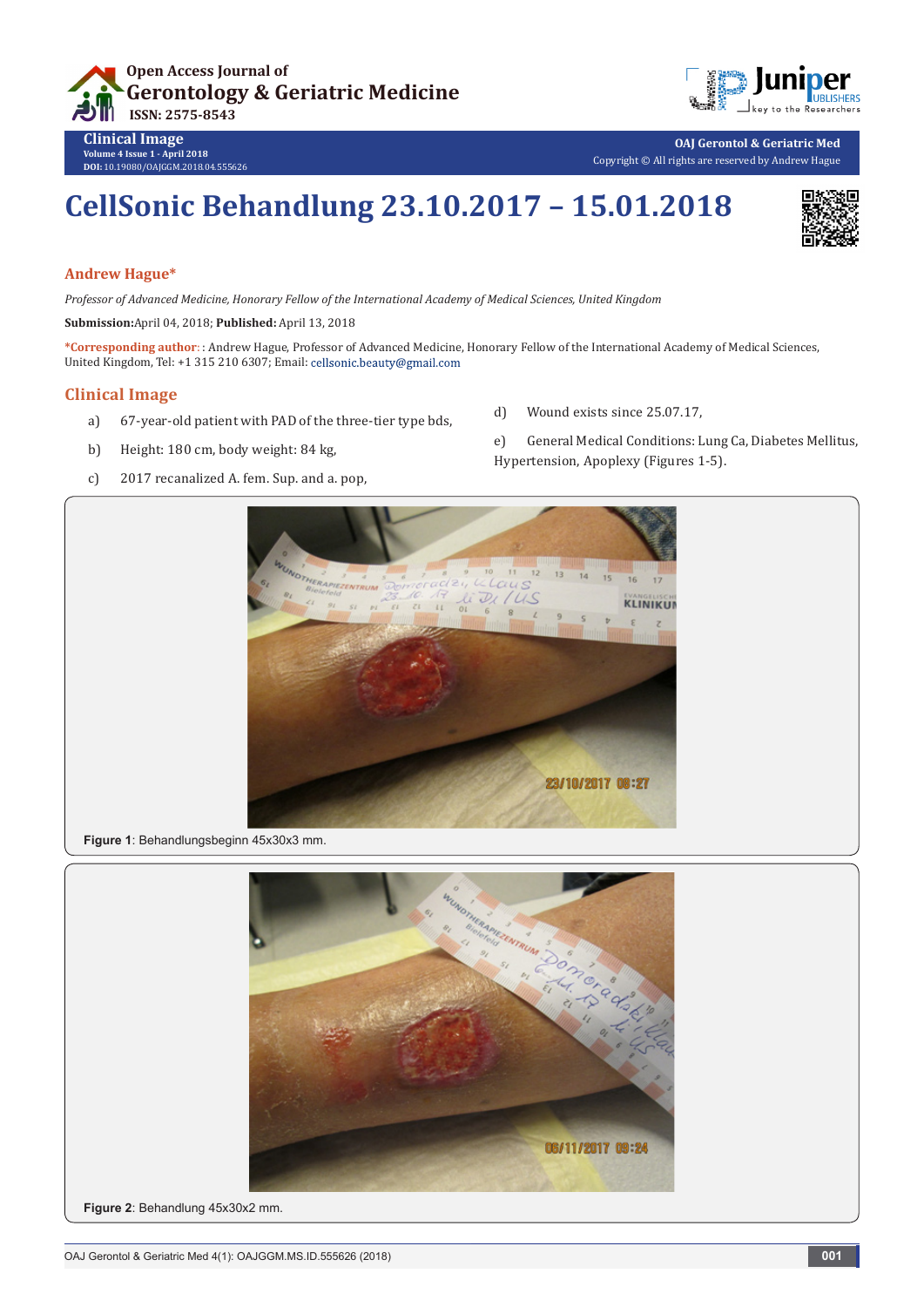## **Open Access Journal of Gerontology & Geriatric Medicine**



**Figure 3**: Behandlung 45x30x2 mm.



**Figure 4**: Behandlung 20x20x1 mm.



**Figure 5**: Abschluss Foto.

**How to cite this article:** Andrew H. CellSonic Behandlung 23.10.2017 – 15.01.2018. OAJ Gerontol & Geriatric Med. 2018; 4(1): 555626. DOI: [10.19080/OAJGGM.2018.04.555626](http://dx.doi.org/10.19080/OAJGGM.2018.04.555626) **<sup>002</sup>**